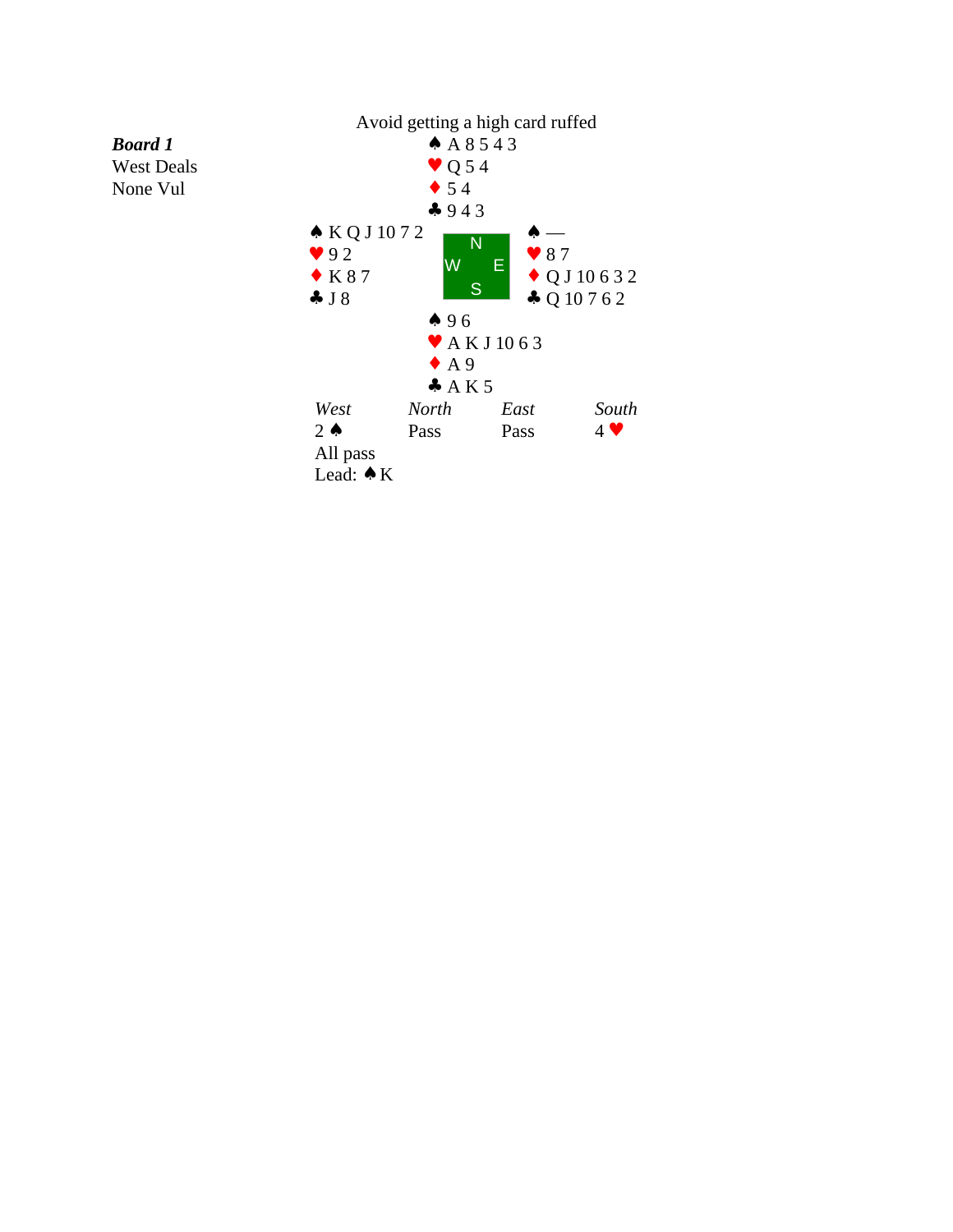

None Vul

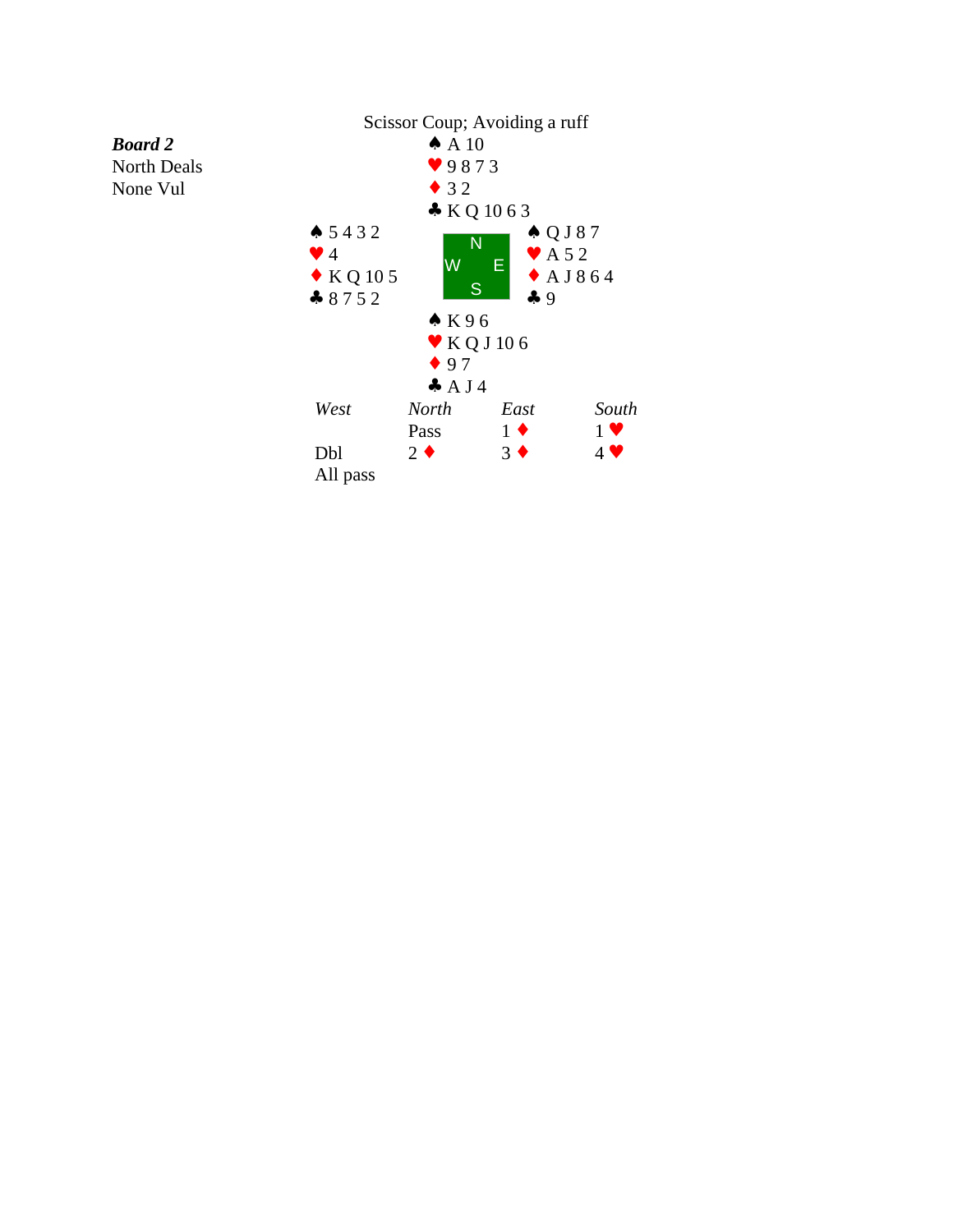